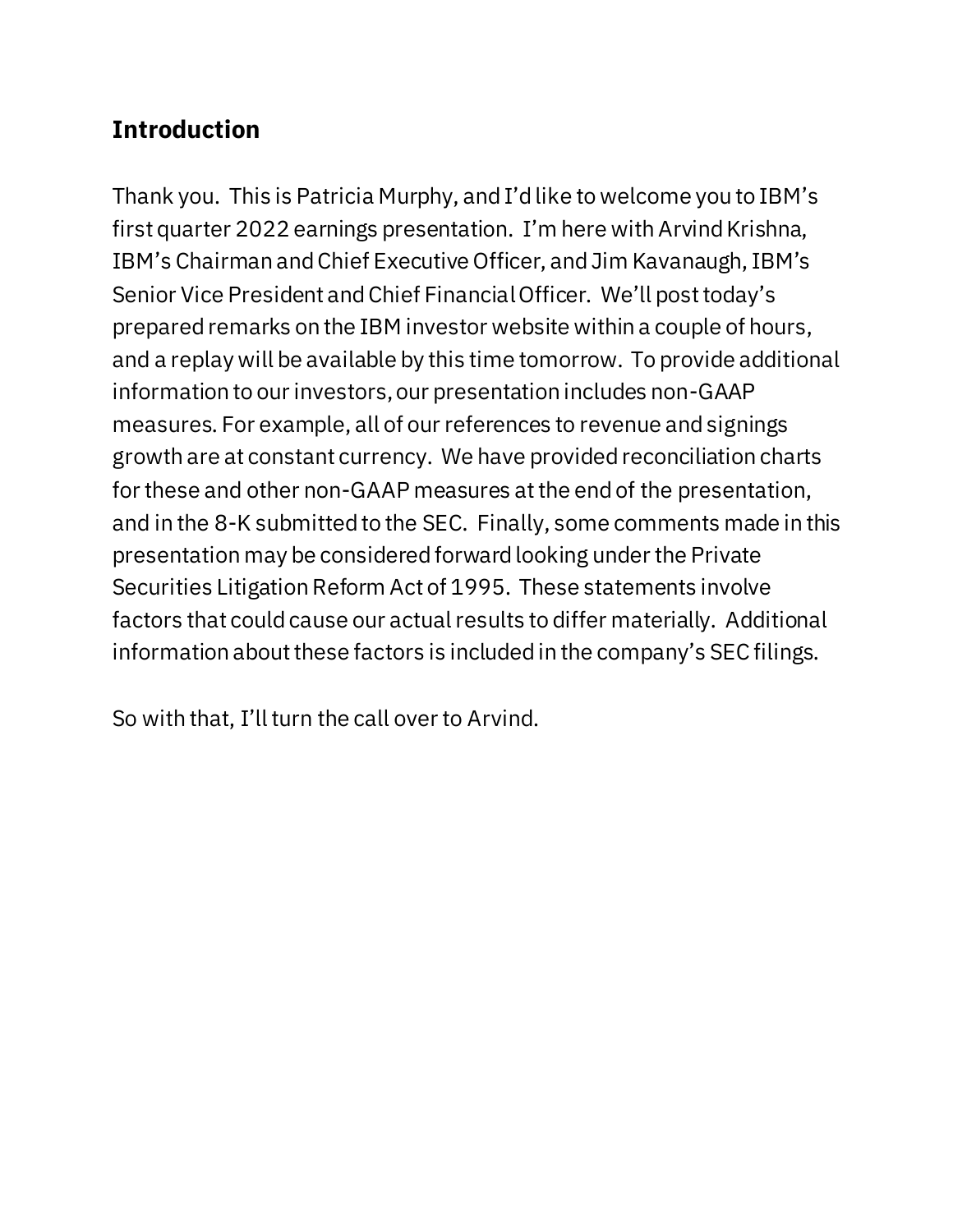### **CEO Perspective**

Thank you, Patricia. And thanks to all of you for joining us today. Our first quarter results reflect the changes we have made to position our business for the future. This solid start to the year reinforces our confidence in our strategy, and we now see revenue growth for 2022 at the high end of our mid-single digit model.

What we are hearing from clients is clear. Technology has become a fundamental source of competitive advantage. It is at the very center of how businesses scale and is no longer perceived primarily as a way to cut costs. This is especially true in our current environment. Harnessing the power of technologies such as hybrid cloud andAI remains essential as our clients face a number of strategic challenges and opportunities whether it's competing for talent, supply chain issues, inflation, cybersecurity or geopolitical instability.

We continue to see a strong demand environment for both technology and consulting, as we help our clients respond to these issues. Over the last two years we have been optimizing our portfolio, expanding our ecosystem, and simplifying our go to market – to capture this demand. This quarter we again had double-digit revenue growth in Consulting, and Software growth reflects solid performance across the portfolio. Our Infrastructure business, as always, reflects product cycle dynamics. Our revenue performance this quarter is a strong indication that our focus, our investments, and our actions are paying off.

Before we go further, let me say a few words about the war in Ukraine. We are first and foremost focused on the safety and security of our employees. IBM is providing help  $-$  including relocation assistance and financial support to IBMers in the region and matching donations from our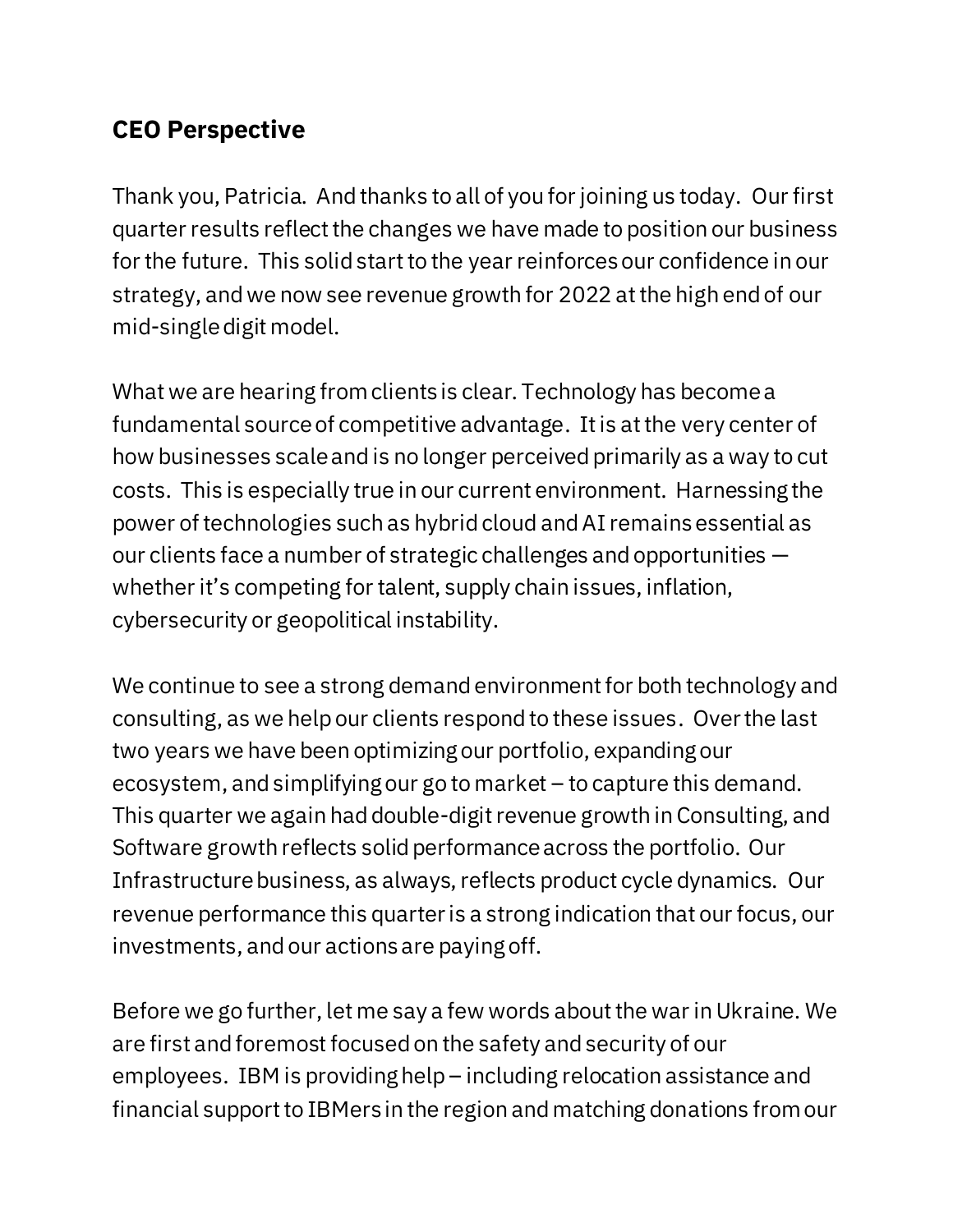employees around the world to non-profits. In terms of the business impact from Russia, Jim will quantify, but I'll say the impact is measurable, but not large.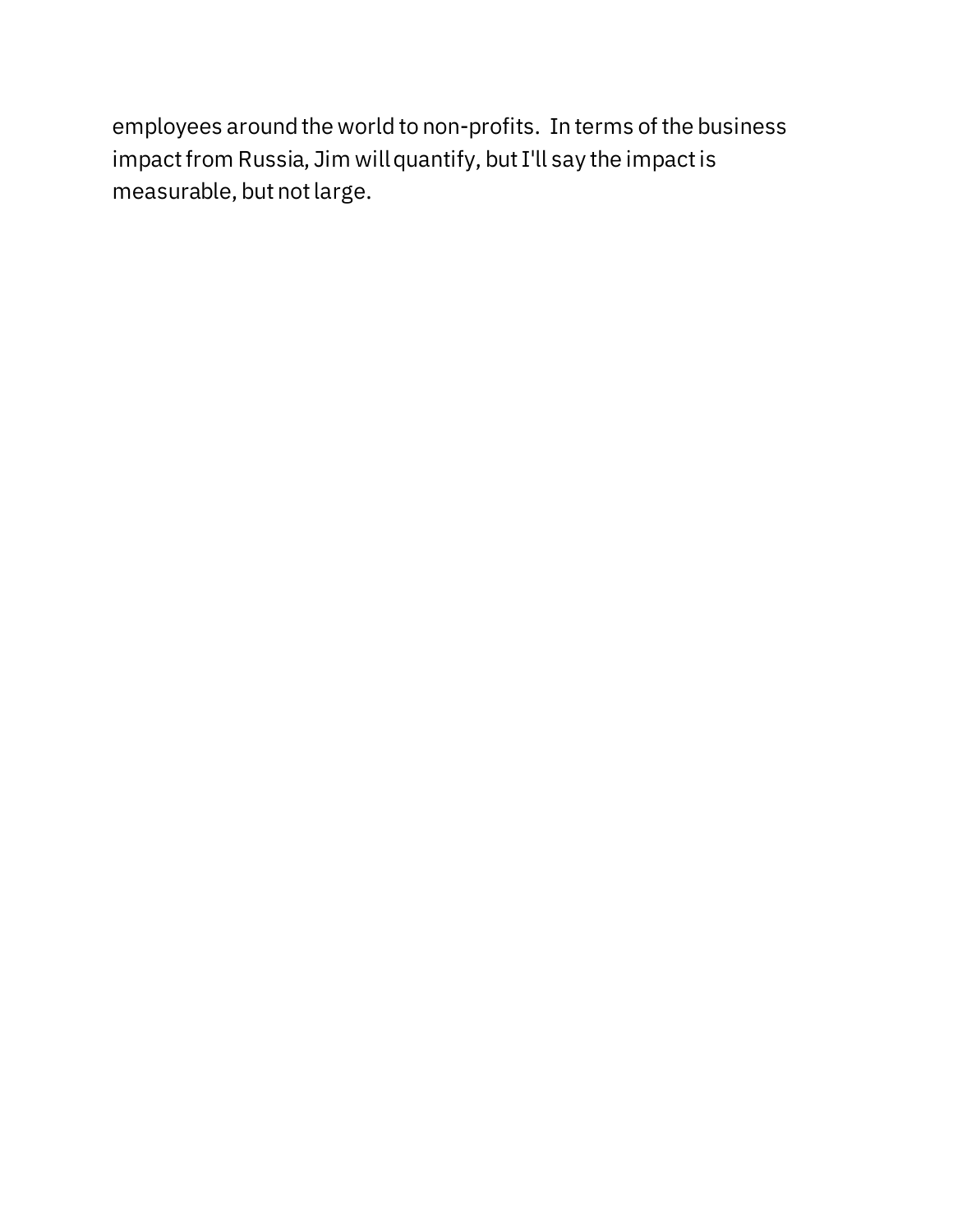## **Hybrid Cloud and AI Progress**

Let me now turn to the progress we are making when it comes to our hybrid cloud and AI strategy. Hybrid cloud is all about providing a platform that can straddle multiple public clouds, private clouds, and onpremise properties that our clients typically have. The platform we have built is open, secure, and flexible. At its core, itis based on Red Hat, which gives clients powerful software capabilities based on open-source innovation. Our software has been optimized for that platform and helps our clients apply AI, automation, and security to make their business work better. Our global team of consultants offers deep business expertise. They do this by co-creating with clients and finding ways to harness the power of technology to accelerate their digital transformation journeys. Our infrastructure allows clients to take full advantage of an extended hybrid cloud environment.

This platform-centric strategy is producing solid results. We have more than 4,000 hybrid cloud platform clients, including 200 added in the first quarter. This gives us two avenues of growth – from the incremental number of clients, but more importantly it allows us to expand our software, consulting, and infrastructure footprint at these clients. Clients such as Charles Schwab, Discover Financial and the U.S. Department of Education have all recently chosen IBM's hybrid cloud capabilities to digitally transform and build new and differentiated experiences and services.

Clients also turn to IBM's AI capabilities to move their employees to higher value tasks and improve their customer experiences. For instance, IBM is now working with McDonald's to pilot an automated drive-thru experience with Watson Orders. In addition, TD Securities is using IBM's AI-powered virtual assistant in support of their precious metals digital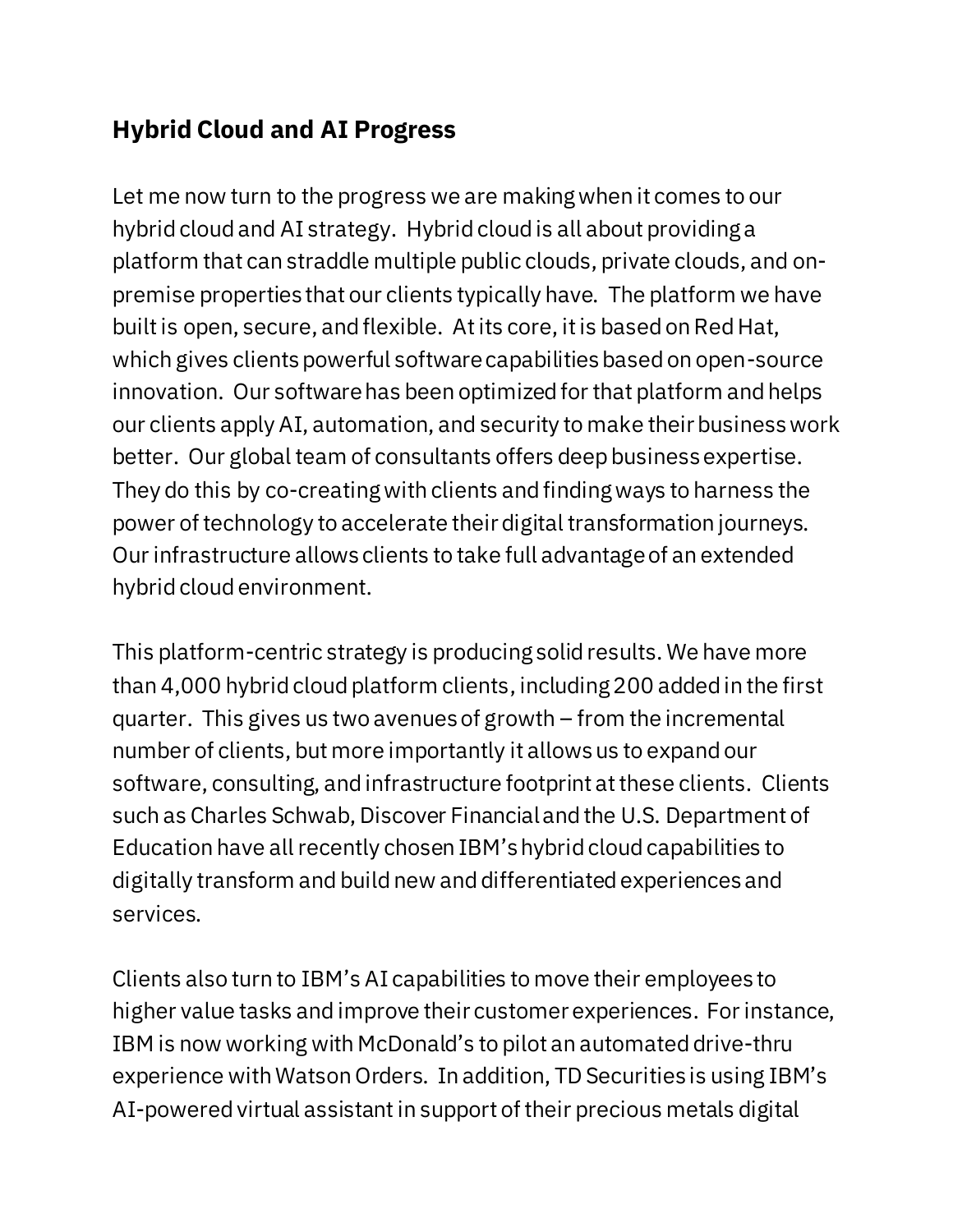store. We were recently recognized in this area as a leader in a Gartner Magic Quadrant. These highlight our ability to drive innovation in natural language processing and bring these new capabilities to clients.

An important element of our platform strategy is our partner ecosystem, where we continue to gain momentum. We see this in IBM Consulting where signings with our ecosystem partners were up more than 50 percent to two billion dollars this quarter. In the first quarter, we continued to broaden our ecosystem. We announced an expansion of our strategic partnership with SAP, serving as SAP's RISE premium partnerto help clients move workloads to the cloud. With Adobe, we announced a significant expansion of our partnership around the use of AI-powered weather data, on the Adobe Experience Platform. We are collaborating with Worley and ABB to build a digitally-enabled solution that will help energy companies build and operate green hydrogen facilities more efficiently and at scale. We also signed an agreement to join the UAE's network of Industry 4.0 champions— a major public-private partnership designed to accelerate the digital transformation of the country's industrial sector.

Within IBM, we are making significant changes to the way we work to build a client-centric culture based on technical excellence. Our new client engagement model, based on experiential selling, client engineering, and co-creation, is strongly resonating among clients. Over the last few quarters sales productivity is rising, renewal rates are increasing, and recurring revenue is growing.

While we are focused on meeting the needs of clients today, we continue to shape the technologies of tomorrow. Most recently, we announced the IBM z16 platform in early April. z16 is designed for cloud-native development, cybersecurity resilience and includes an on-chip AI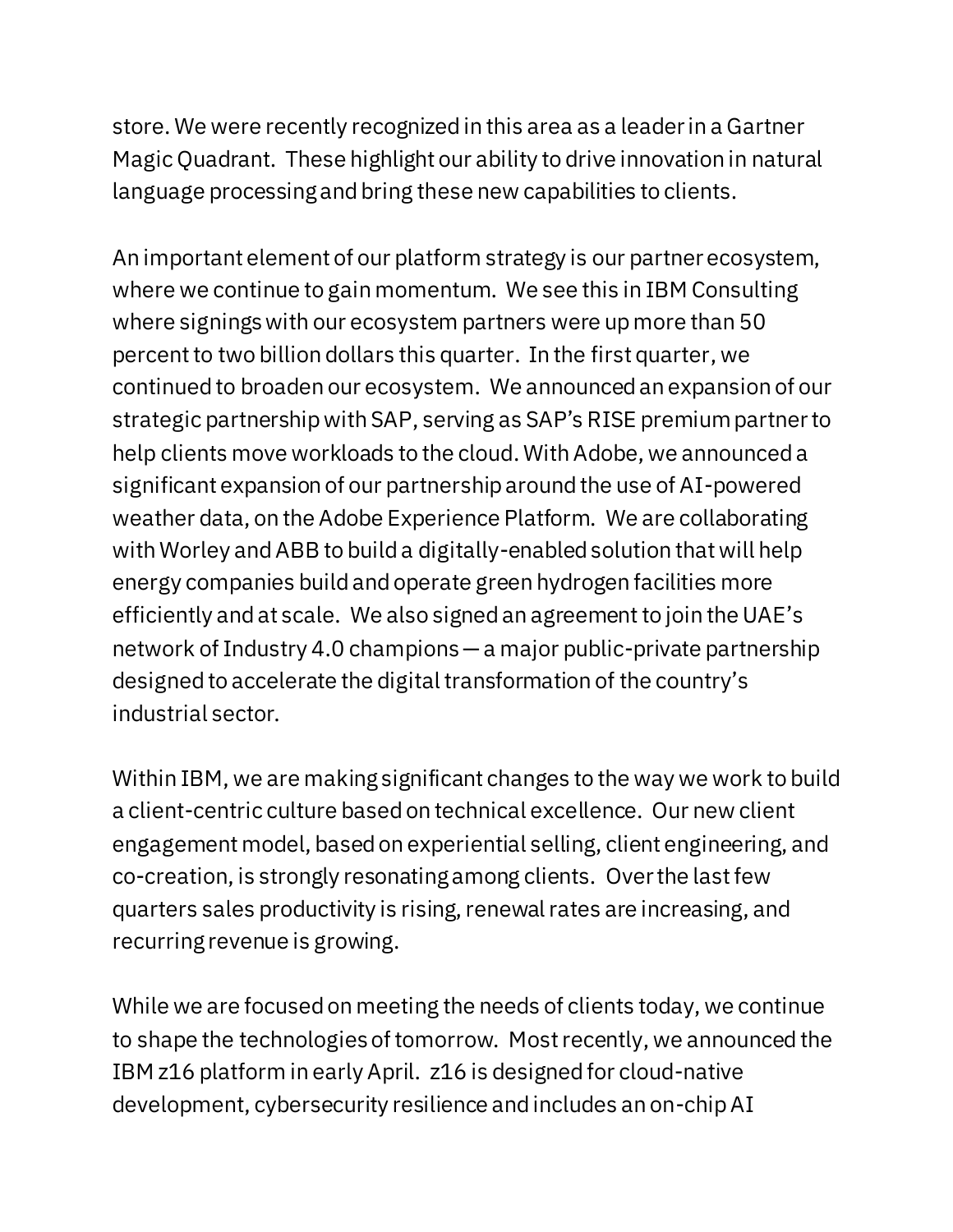accelerator. This allows clients to reduce fraud within real-time transactions. The z16 exemplifies our ability to drive critical innovations to a platform that remains essential to the world's economy.

At the same time, we are bullish on the immense potential that automation represents. We firmly believe that our AIOps capabilities are poised to seize this significant opportunity. In the last quarter we announced a new AIOps solution in collaboration with Flexera that is designed to automate software license compliance.

Quantum is another example of our commitment to advance the fundamental science of computing. By deploying the world's first 127 qubit processor, we are the only company to have an actual operational computer that is available on our cloud. Companies and governments around the world are taking steps to prepare for quantum. As an example, we have recently forged new partnerships with HSBC and the government of Québec.

Delivering organic innovation remains an important and constant focus. At the same time, we continue to make acquisitions to strengthen our portfolio and add value to our clients. In line with this thinking, we completed three acquisitions in the first quarter – Envizi, Neudesic and Sentaca.

Clients, partners, employees,and investors are placing a premium on ESG. As the world moves toward a more circular and sustainable economy, clients need help on their journey. That is why we recently launched the IBM Sustainability Accelerator – a social impact program that applies IBM technology and consulting to help populations that are vulnerable to environmental threats. This is just one of the many efforts we have made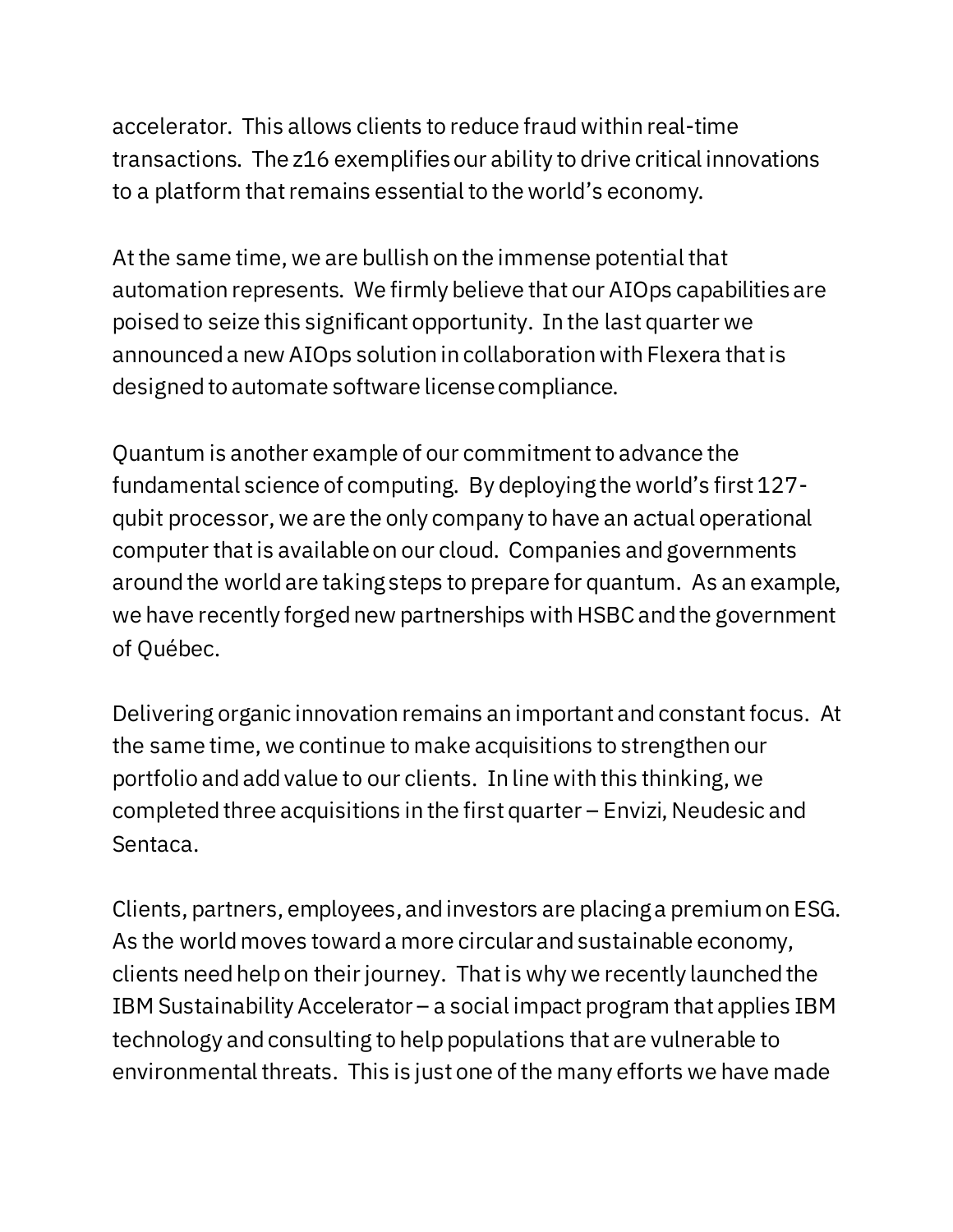around ESG, which you can see in IBM Impact – our first integrated ESG report that we released last week.

I will wrap up by saying the results you are seeing this quarter are a direct reflection of our ability to execute against our strategy. Each quarter, we continue to strengthen our portfolio, expand our partner ecosystem, and drive productivity and simplification through the business. IBM is now a very different company. We have, in effect, changed our company's trajectory. And while much remains to be done, we are beginning to reap the rewards of our hard-earned efforts and we are confident in our trajectory for the year.

Now, let me to hand it over to Jim who will share the details of the quarter and our expectations with you.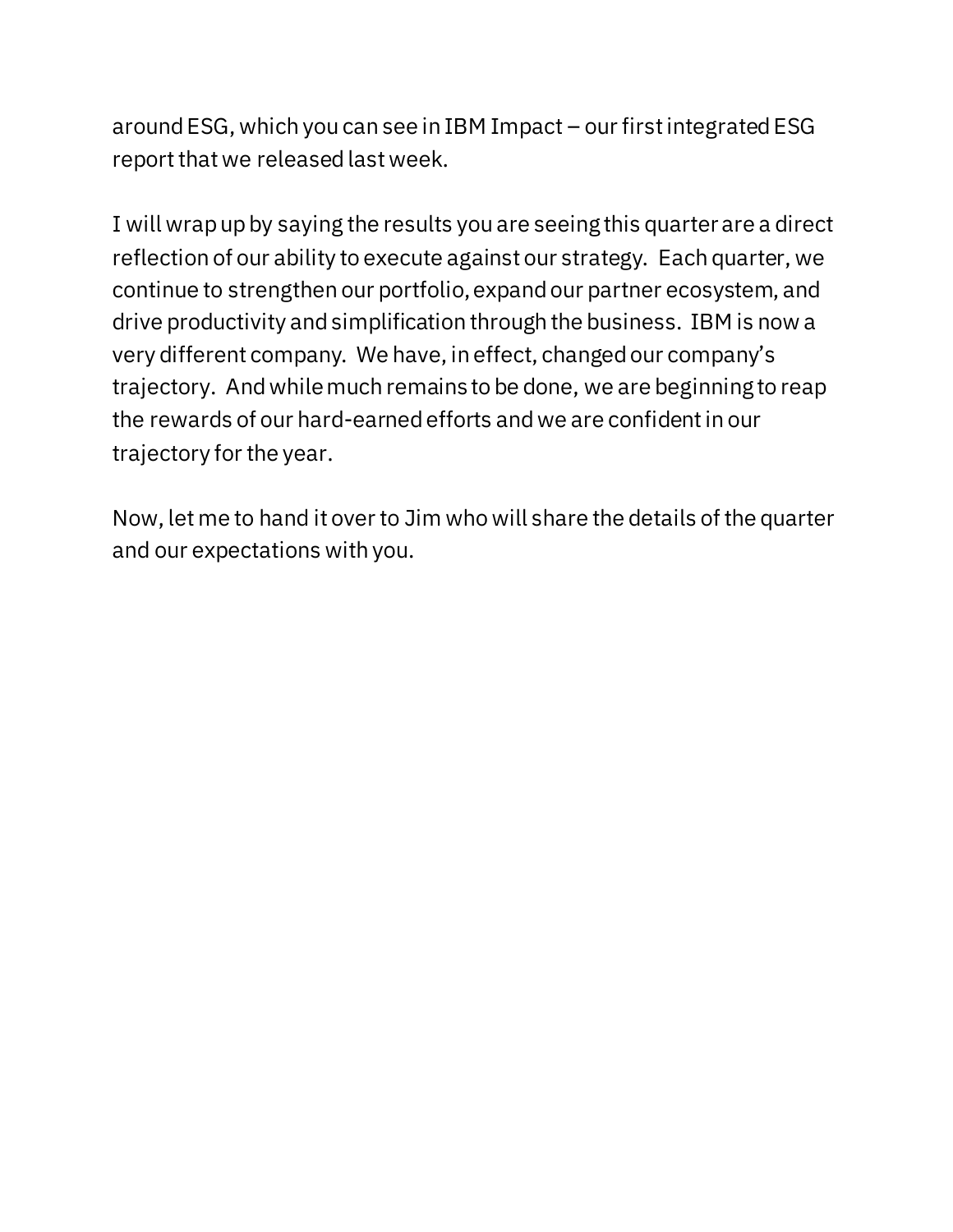# **Financial Highlights**

Thanks Arvind. Let me start out with a few of the headline numbers. We delivered \$14.2billion in revenue, \$1.5 billion of operating pre-tax income, operating earnings per share of \$1.40, and \$1.2 billion of free cash flow.

Ninety days ago, I talked about the first quarter and the full year in the context of our medium-term model – which is to deliver mid-singledigit revenue growth, and about \$35 billion of free cash flow from 2022 through 2024. These first quarter results are a solid step toward delivering on the year – and that model. Our revenue was up 11 percent. This includes over five points of incremental revenue from the commercial relationship established with Kyndryl last November.

Our business entering 2022 reflects a higher growth, higher value mix. It is also a business with more recurring revenue, dominated by software. This quarter, Software revenue was up 15 percent, and Consulting was up 17 percent. As we've discussed in the past, these are our two growth vectors, and together represent over 70 percent of our annual revenue. Infrastructure performance, which is influenced by product cycles, was flat as compared to last year. The Software and Infrastructure performance each include over eight points from the commercial Kyndryl relationship. As a reminder, there is no incremental contribution to IBM Consulting's growth.

Our strategy, as Arvind said, is based on a platform-centric approach to hybrid cloud and AI. Not only do we benefit from the platform itself, but IBM and our partners also generate a multiple of software and consulting revenue on that platform. It's an attractive economic model. You can see our success in capturing that value in our hybrid cloud revenue, which was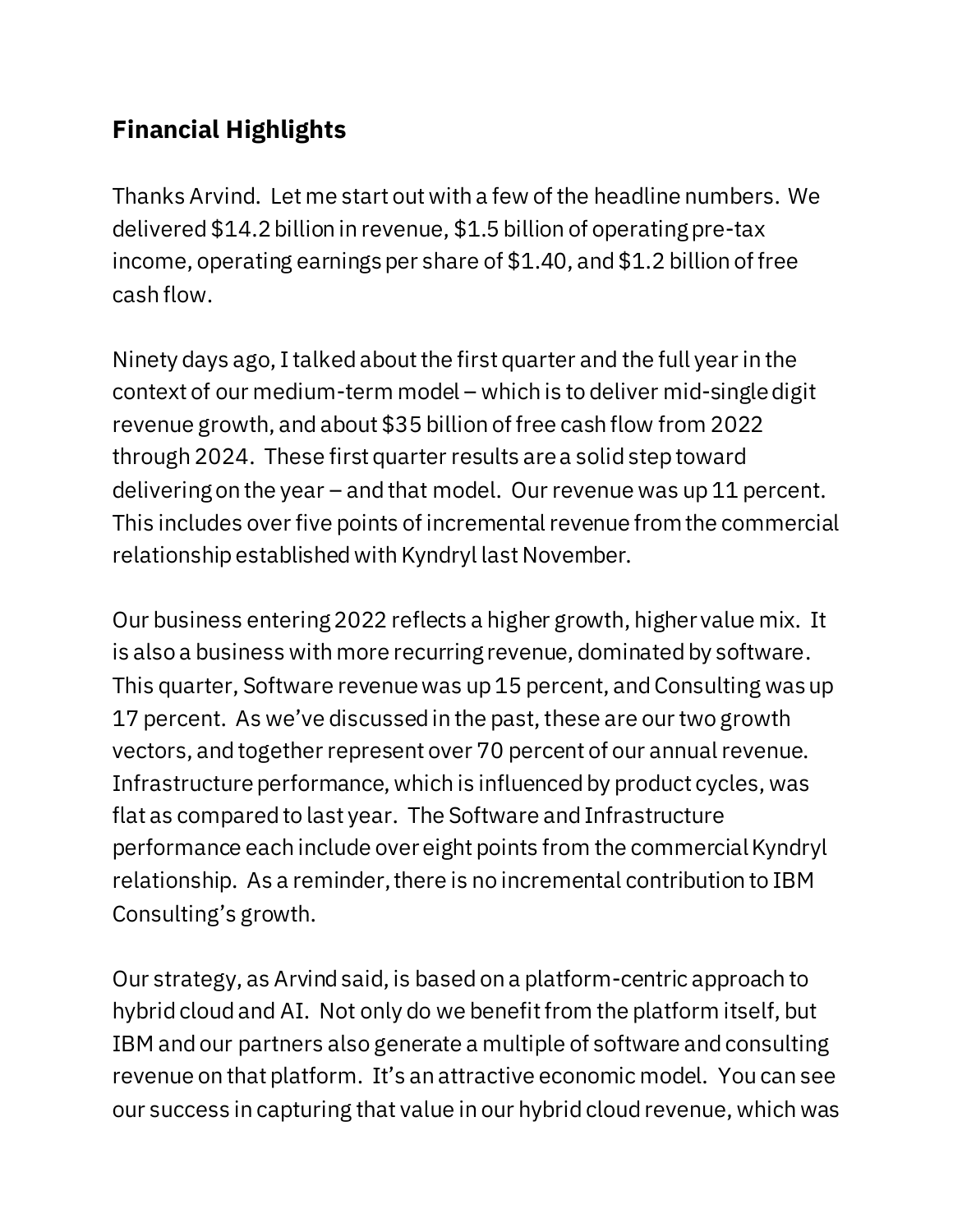up 17 percentin the first quarter and over the last 12 months. Revenue from our full-stack cloud capabilities – from infrastructure up through consulting – represents \$20.8 billion of revenue over the last 12 months, or 36 percent of our total.

Looking at our P&L metrics, we grew operating gross profit dollars, though margin was down – with improvement in software margin offset by consulting investments and infrastructure mix due to product cycles. For operating pre-tax income, we grew profit dollars and expanded margin by 280 basis points. This profit performance reflects that we're capturing demand in high value areas like software, and profit contribution from incremental sales for the new commercial relationship. We have taken actions to streamline our operations and simplify our go-to-market model, consistent with our more focused, platform-centric business. With the more streamlined business, we're getting operating leverage from strong revenue performance.

Our profit dynamics also reflect increasing investments in innovation, our ecosystem, and talent. We're increasing investments in R&D to deliver innovation in AI, hybrid cloud, and emerging areas like quantum. We're investing in our ecosystem – organically and inorganically. For example, one of the three acquisitions Arvind mentioned was Neudesic, which adds key hyperscaler capabilities to address hybrid multi-cloud demand. And as we've discussed, over the last several quarters we have been aggressively hiring. We're adding capabilities and skills to support our garages and client engineering centers, client success managers to help clients get the most of their IBM solutions, and technical talent across our business.

Now, we're operating in an inflationary environment, and costs – especially the costs to attract and retain talent – are escalating. We're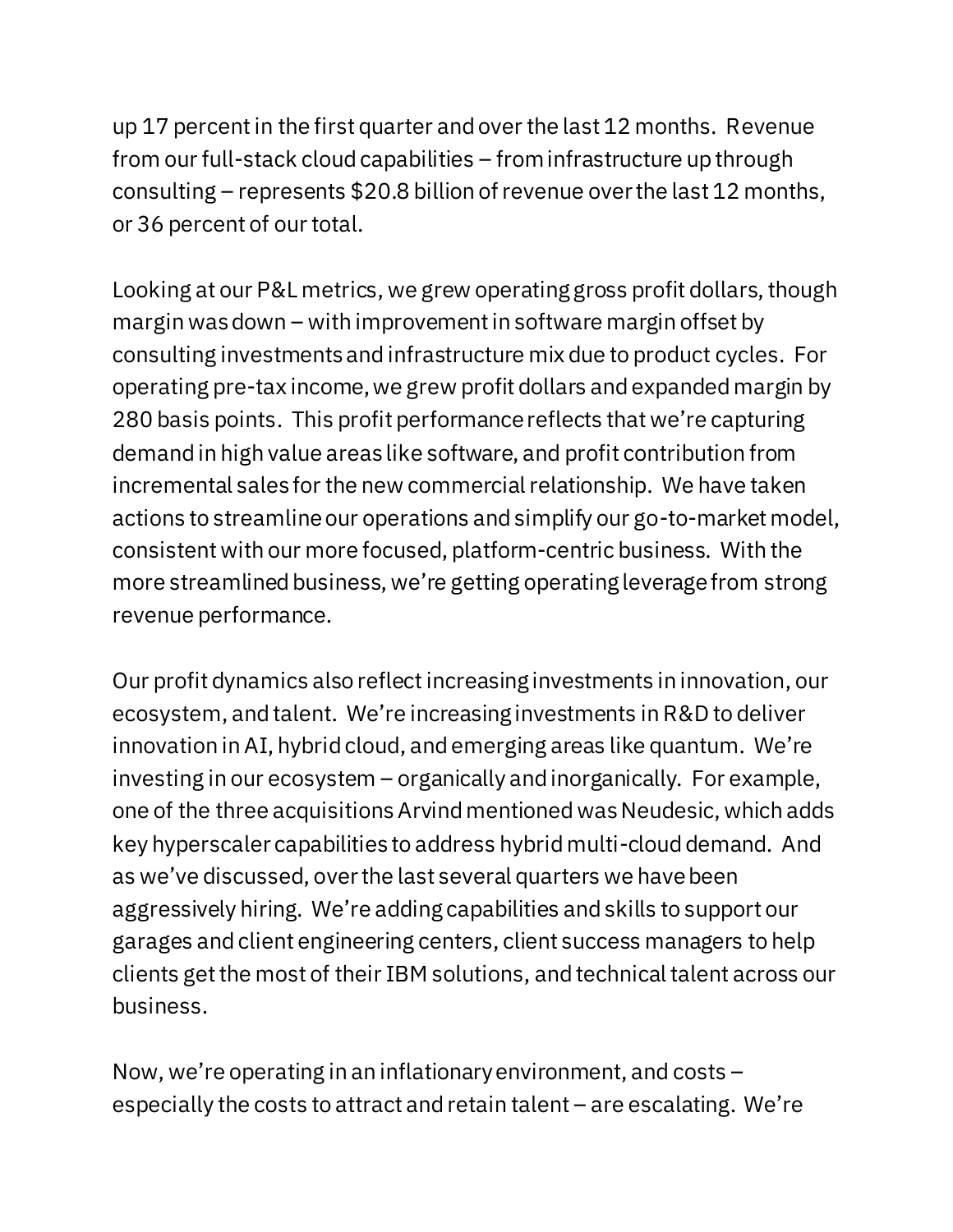addressing this through pricing, which will help over time. The other item I'll mention is the impact of a strengthening dollar. We execute hedging programs, with the majority of our hedging gains reported in Other Income and Expense. These gains mitigatethe currency impact in revenue and gross profit.

And then looking at net income, we expanded operating net income margin by 130 basis points. This reflects an operating tax rate of 16 percentwhich was up significantly from last year.

Turning to free cash flow – we generated  $$1.2$  billion in the quarter. I'll remind you, we've gone back to our traditional, all-in free cash flow definition, which includes payments for the structural actions initiated at the end of 2020. The \$1.2 billion is about 12 percent of our full year expected range, consistent with history. The anomaly from that historic attainment was last year, with 23 percent of our full year free cash flow realized in the first quarter due to the unique dynamics of the Kyndryl separation.

In terms of uses of cash for the quarter, we investedabout \$700 million in acquisitions. And we returned \$1.5 billion to shareholders in the form of dividends. We also issued four billion dollarsof debt in early February, which supports maturities later in the year. This results in a March cash position of \$10.8 billion and debt of over \$54 billion.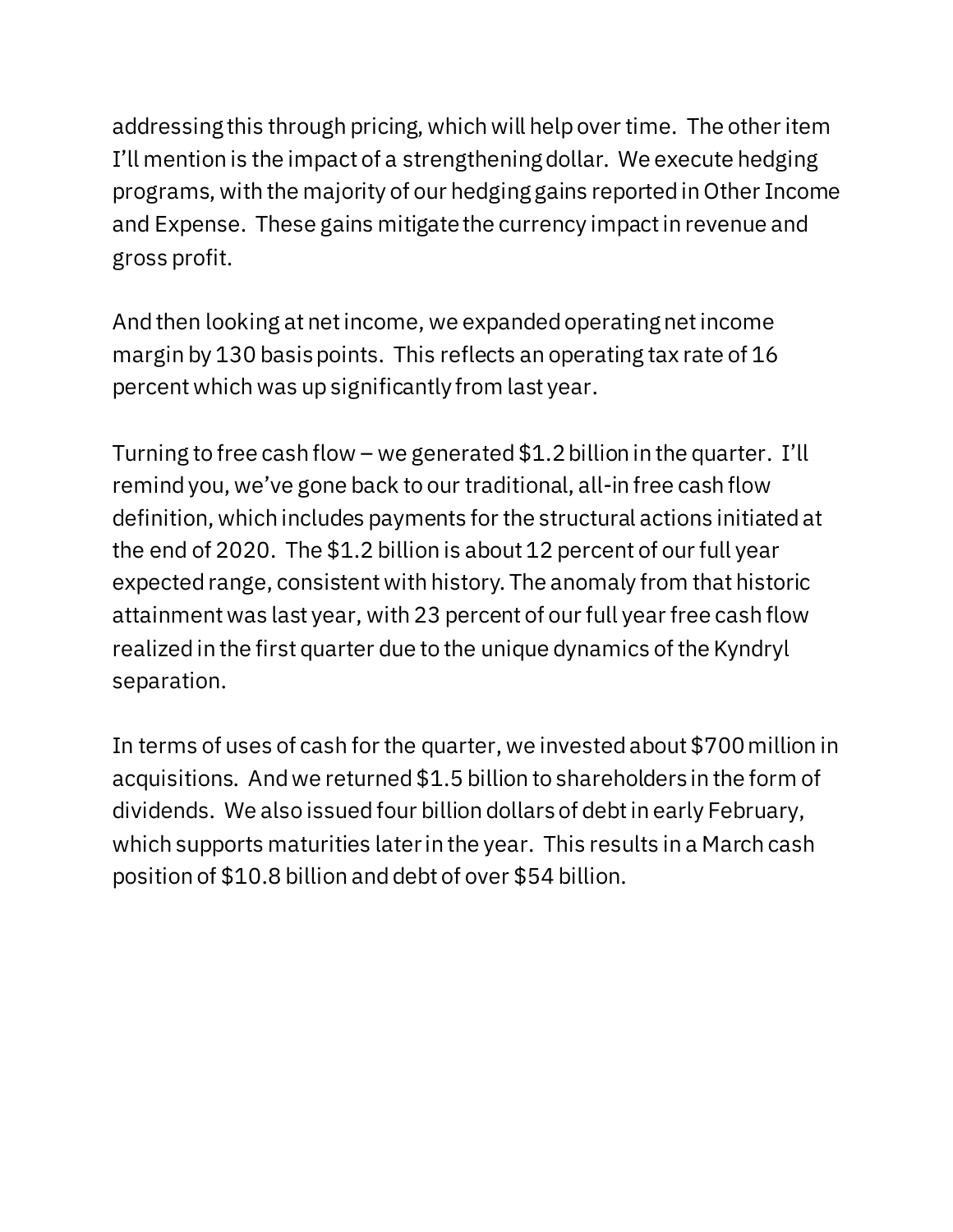#### **Software**

Turning to the segments, Software delivered strong revenue growth, up 15 percent. This includes over eight points from the recurring Kyndryl software revenue, in-line with our expectations. Software performance was driven by good growth in both Hybrid Platform & Solutions and Transaction Processing – the latter benefitting significantly from the Kyndryl content. Our software is central to a hybrid cloud value proposition. Within the segment, hybrid cloud revenue is up 25 percent, now representing \$8.8 billion over the last year. And subscription and support renewal rates grew again this quarter contributing to a software deferred income balance of over \$11 billion.

Hybrid Platform & Solutions revenue grew 10 percent this quarter, inclusive of about a point-and-a-half contribution from the Kyndryl commercial relationship. We've driven focus within this portfolio around the most strategic hybrid cloud and AI needs of our clients -Red Hat, data & AI, automation, and security. Growth was pervasive across all business areas this quarter.

Red Hat revenue, all in, was up 21 percent. Revenue growth continues to be fueled by good performance across the Red Hat portfolio. And we gained share across both RHEL and OpenShift, the foundational hybrid cloud offerings. Red Hat's hybrid cloud offerings continue to transform enterprise IT and deliver new innovations. For example, this quarter we announced a new partnership with NVIDIA to accelerate AI applications.

Automation delivered five percent revenue growth this quarter. Growth was led by AIOps and Management and Integration. We've invested in an AI-powered approach to Automation and our solutions are resonating with clients as they address growing complexity, digital shifts, and skill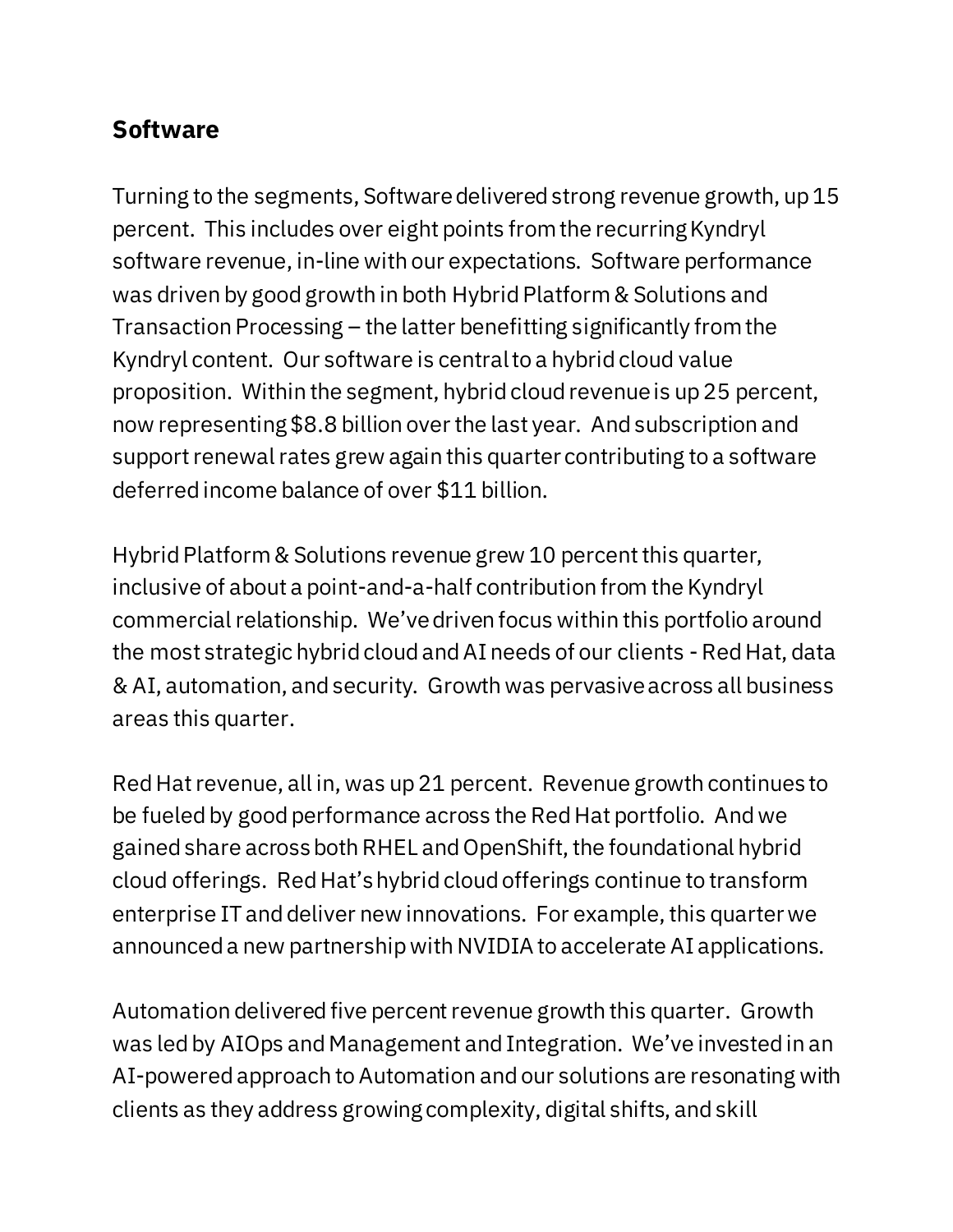shortages across their businesses. We extended this AI-powered automation strategy this quarter with the joint Flexera solution Arvind mentioned earlier.

Data & AI revenue grew four percent. These offerings help our clients accelerate data-driven agendas by connecting and governing all of their data and infusing AI to enhance decision-making. Performance this quarter reflects client demand across the portfolio, including continued adoption of Data Fabric, expansion of our Data Management footprint, a focus on sustainable operations with Asset & Supply Chain Management, and needs for reliable data sharing with Information Exchange. We had growth in solutions like Cloud Pak for Data, DB2, and Maximo Application Suite, just to name a few.

Security revenue grew eight percent, building on strong performance in the first quarter of last year, when we were up 14 percent. With the evolving cybersecurity environment, we delivered growth this quarter in Threat Management and Data Security. We continue to see good client demand for Cloud Pak for Security, an integrated and open security platform that advances client's zero trust strategy while leaving data where it is. And we've been investing in security innovation, including a new SaaS endpoint solution following the ReaQta acquisition. Looking across the performance of our Hybrid Platform & Solutions, our annual recurring revenue, or ARR, is up nine percent year to year.

Transaction Processing delivered 31 percentrevenue growth this quarter, including 28 points from the Kyndryl content. The overall dynamics are much like last quarter. We wrapped on weak performance in the first quarter of last year, which was down 15 percent. And we continue to see strong renewals of these critical software offerings – building on the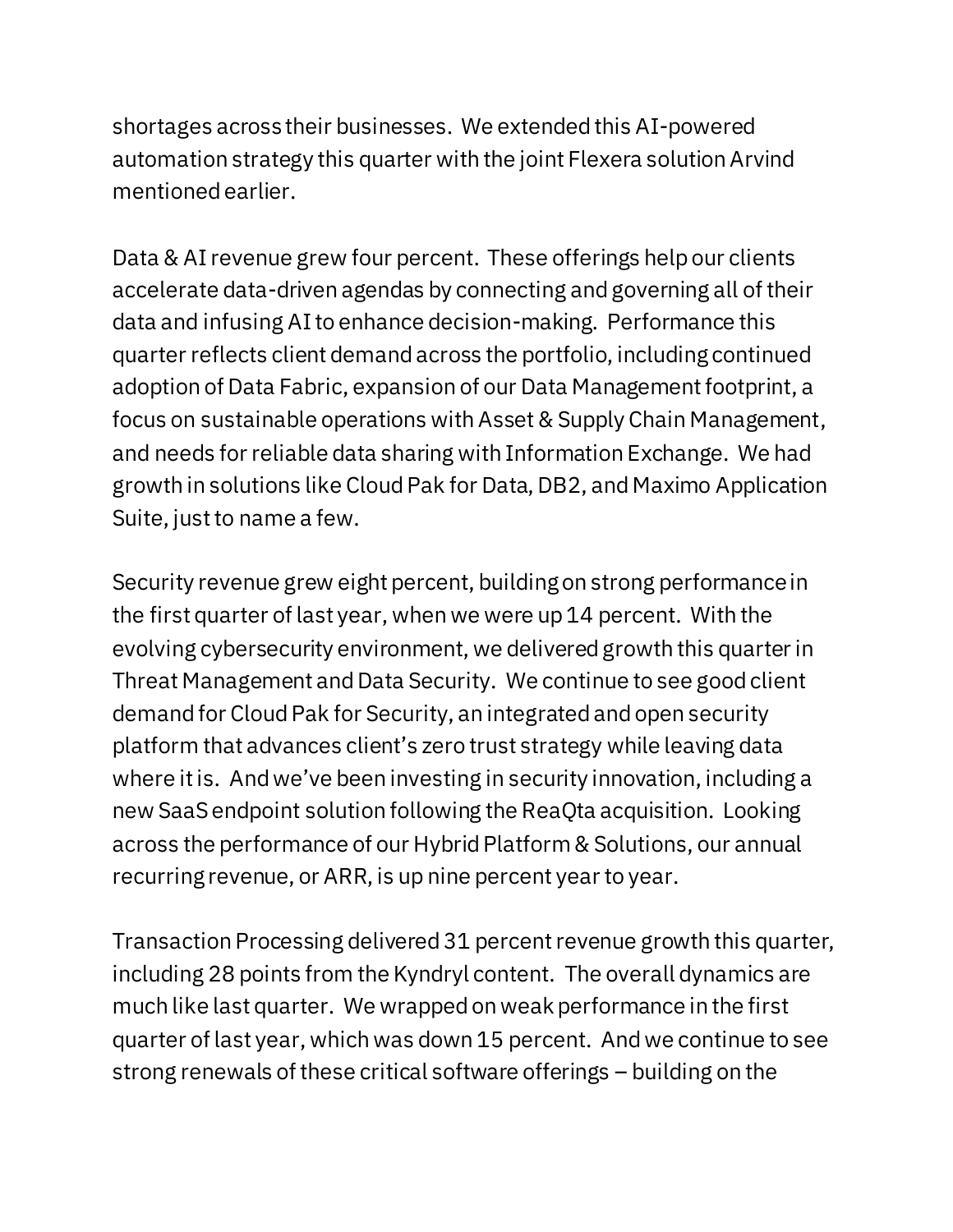expanded zSystems capacity and traction we've gotten throughout the strong z15 program.

Looking at software profit, we delivered operating leverage given the strong and broad-based revenue performance this quarter. Our pre-tax margin was up seven points and puts us on track for a full year software margin in the mid-20's.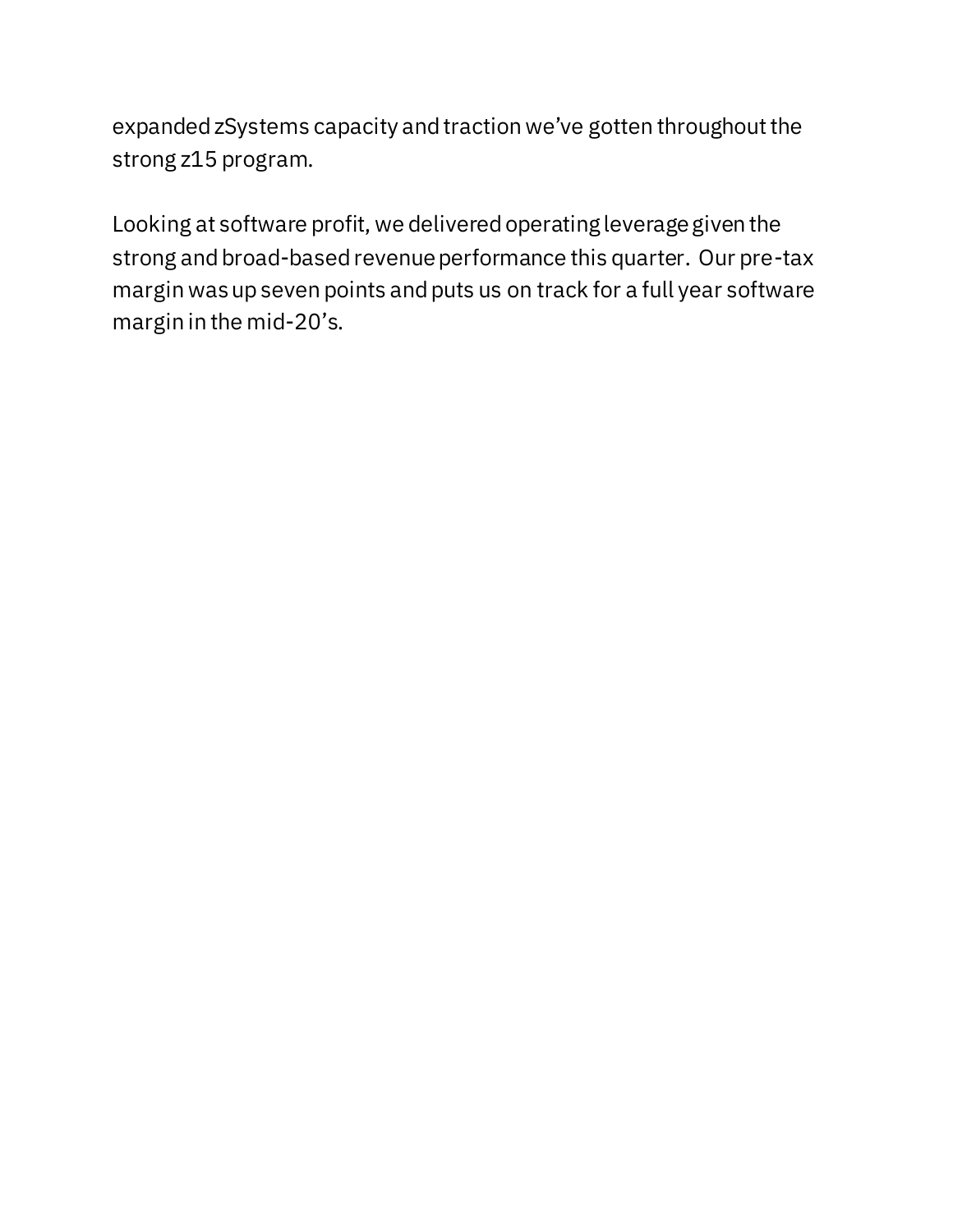## **Consulting**

Just as in Software, Consulting is capitalizing on a strong demand profile, growing both revenue and signings at double-digitrates across all business lines and geographies. Revenue growth accelerated to 17 percentwhile bookings were up over 40 percent. Our book-to-bill remains solid at 1.1 for the quarter, and over the last year.

Clients trust IBM to execute their complex business transformations, leveraging our deep industry expertise and the investments we've been making in skills, capabilities, our ecosystem, and in scaling our acquisitions. We are positioned to capture demand and drive adoption of our hybrid cloud platform. Consulting's hybrid cloud revenue grew 32 percent on trailing twelve-month basis to \$8.3 billion, which makes up 45 percent of the Consulting business. We continue to see strong demand and momentum in our Red Hat-related engagements this quarter, nearly doubling Red Hat-related signings yearto year. Our strategic partnerships also contributed to our performance in the quarter. Revenue from these partnerships grew solid double digits led by Salesforce, SAP, AWS, and Azure.

And now, turning to our lines of business – Business Transformation revenue grew 19 percent, bringing together technology and strategic consulting to transform critical workflows at scale. The growth was broad based, with particularly strong growth in our practices centered around customer experience, talent, and data transformations, as well as supply chain and finance applications. In Technology Consulting, where we architect and implement clients' cloud platform and strategies, revenue was up 19 percent. Growth was pervasive, led by our engagements around developing and modernizing applications for cloud deployments. Finally, Application Operations revenue grew 14 percent. This business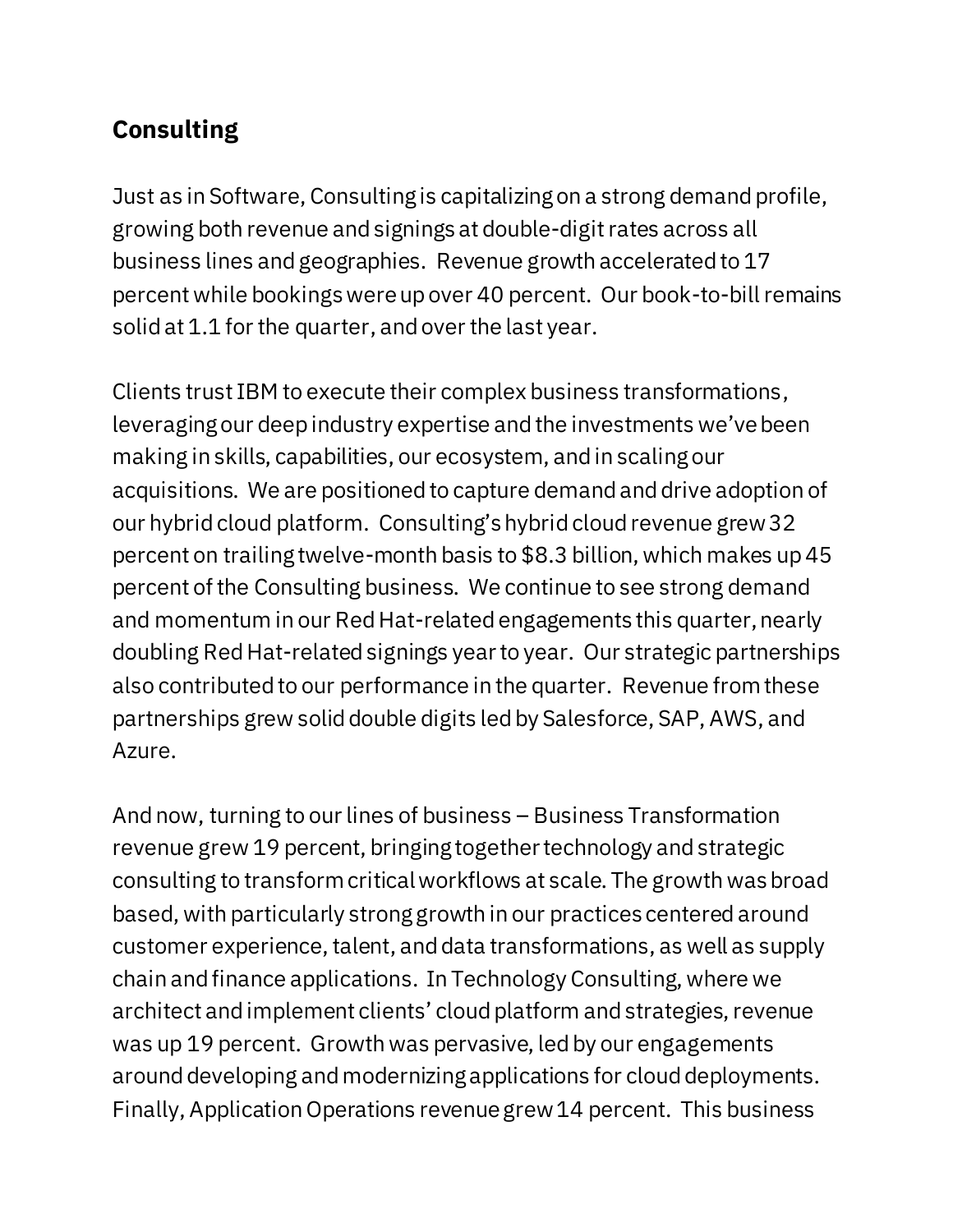line focuses on the management of applications and cloud platform services required to run hybrid cloud environments. Growth was broad based in this space as well, led by cloud application management.

Moving to Consulting profit, our pre-tax margin expanded about one point, delivering operating leverage and benefitting from IBM's more streamlined G&A and go-to-market structure. Our Consulting gross margin reflects the significant investments we have made over the last year, fueling our revenue growth. We are investing in our partner ecosystem, expanding our reach. We continue to scale the 12 acquisitions we've made in the last 18 months, including two which closed in the first quarter. And we are investing in talent across our workforce – upskilling existing resources, adding certifications, and bringing in technical skills in areas of hybrid cloud andAI. Consulting is where we are most impacted by the competitive and inflationary labor market which puts pressure on profitability. We expect to capture value through price in our engagements and recognize it will take a few quarters to appear in our margin profile.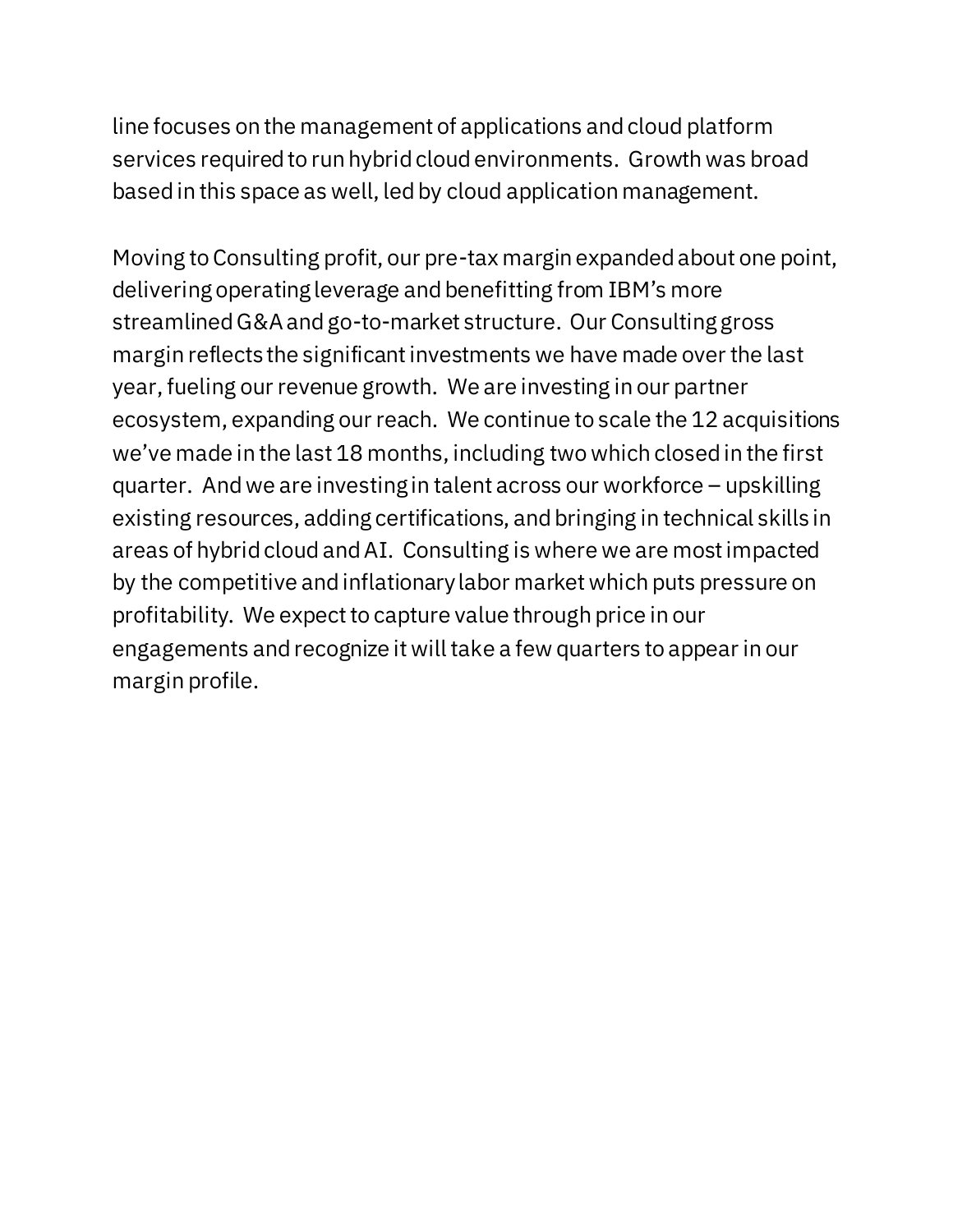### **Infrastructure**

Turning to the Infrastructure segment, revenue performance was flat versus last year. Hybrid Infrastructure revenue declined two percent, offset by growth of four percentin Infrastructure Support. The Kyndryl content contributed over eight points to Infrastructure, with consistent benefit across the two business areas.

Within Hybrid Infrastructure, zSystems revenue was down 18 percent. We're now in the  $11<sup>th</sup>$  quarter of z15 availability. z15 has been a very strong program, both in revenue performance and capacity. In fact, we've shipped more z15 MIPs than in any other program. Building on that momentum, we've just announced our newest solution – IBM z16. Arvind commented on the three differentiated capabilities of z16 – embedded AI at scale, cyber-resilient security, and cloud-native development for hybrid cloud. Distributed Infrastructure delivered eight percentrevenue growth this quarter. Client demand for S/4 HANA data-intensive workloads on our newest Power10 high-end systems fueled this performance.

Looking at Infrastructure profit, the pre-tax margin was down three points, reflecting where we are in our IBM zSystems product cycle.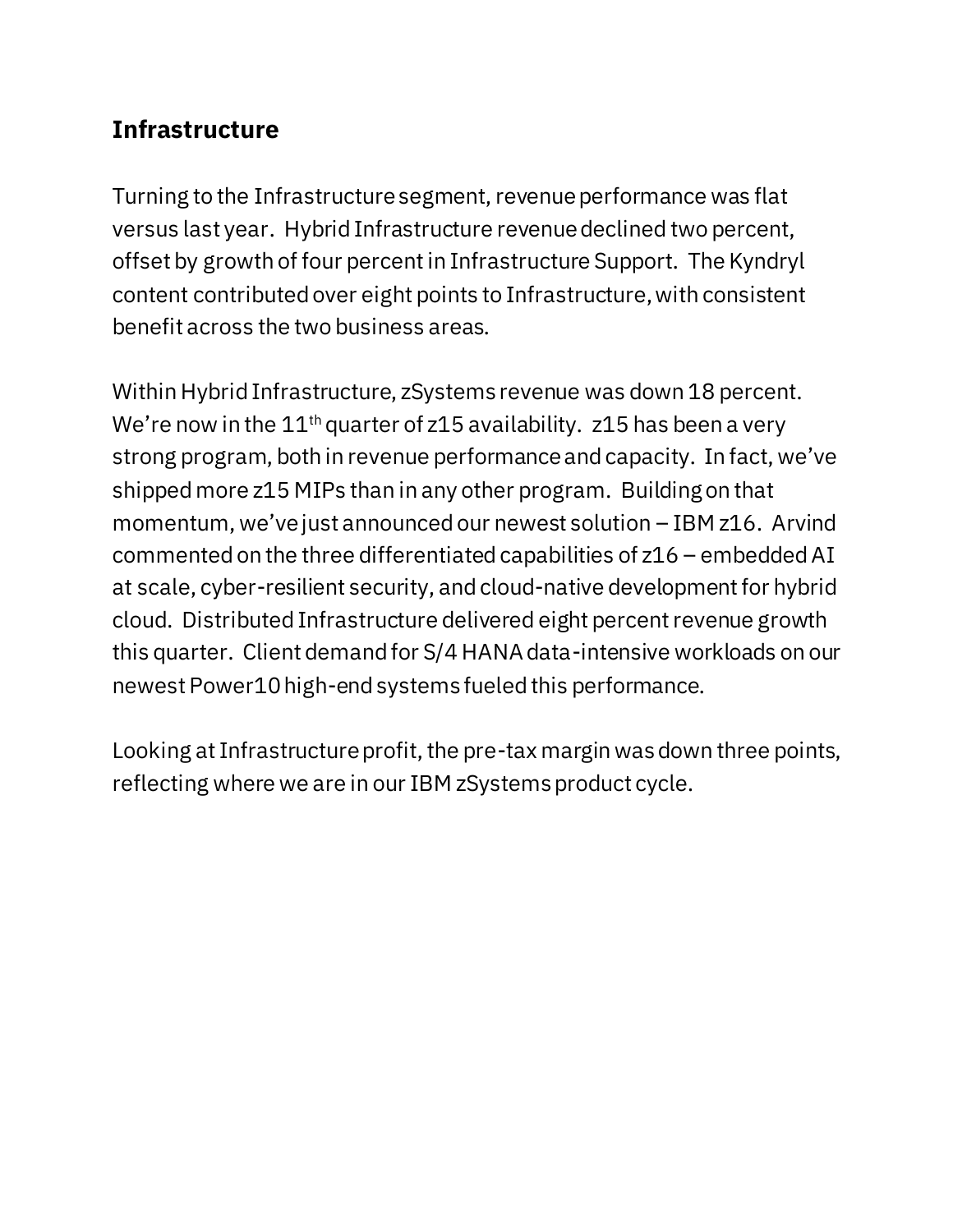### **Summary**

Now let me take it back up to the IBM level. We've focused our business on a platform-centric, hybrid cloud and AI strategy. Over the last couple of years, we've been taking steps to optimize our portfolio, streamline our operations and allocate capital to execute that strategy, and improve our financial profile. Our first quarter results reflect these very significant changes and put us on track to our full-year expectations for our two key measures of revenue growth and free cash flow.

Ninety days ago, we expected to grow revenue at a mid-single digit rate at constant currency, before the incremental Kyndryl sales. With a strong start to the year, we now see revenue growth at the high end of that midsingle digit range. On top of that, we expect about three-and-a-half points of growth for the year from the commercial relationship with Kyndryl – spread over the first three quarters. And then looking at currency, with the strengthening US dollar, at mid-April spot rates, currency will now be a three to four point headwind to revenue growth for the year. For free cash flow, we continue to expect ten to ten-and-a-half billion dollars in 2022. As I said earlier, this is an all-in free cash flow definition and includes the cash impact associated with our 2020 structural actions.

Before getting into the segments and color on the second quarter, I'll comment on the business impact of our Russian operations. Our business in Russia is not large, but it's concentrated in high-end infrastructure and software. Last year, business in the country contributed about \$300 million of revenue, and about \$200 million of profit and cash. For this year, we expect no contribution from Russia, which puts us closer to the low end of our free cash flow range.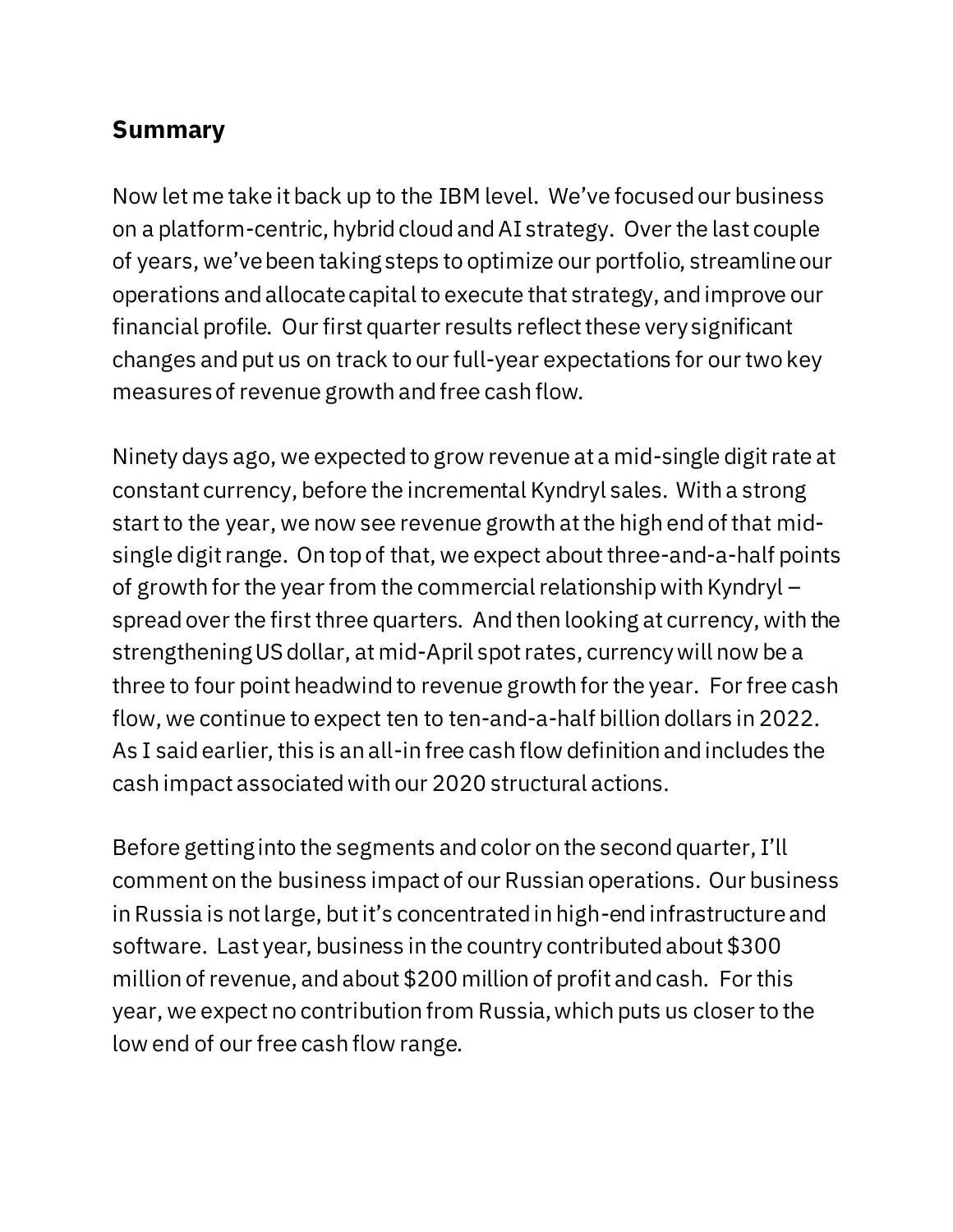Now let me provide some color on our expectations for segment performance for the year. In Software, we got off to a good start andwe haven't changed our view of constant currency revenue growth or the contribution from the external sales to Kyndryl. We also remain on track to a Software pre-tax margin in the mid-20's range for the year. In IBM Consulting, with our first quarter revenue and signings performance, we are taking up our view of Consulting revenue to a low double-digit growth rate for the year. With continued investment in talent and a competitive labor environment, we now expect a pre-tax margin approaching 10 percent – which is up a couple of points year to year. This reflects improving performance in the second half as we realize price increases in our contracts. Our Infrastructure revenue performance, as always, reflects product cycle dynamics. This year, we'd expect performance above the model given the launch of our z16 late in the second quarter. This will contribute to second quarter performance, and ramp further in the second half. On top of that, we're planning for about four to five points from the external sales to Kyndryl in 2022. We see a mid to high-teens pre-tax margin for the full year. These segment revenue and margin dynamics would yield about a four-point year-to-year improvement in IBM's pre-tax margin for the full year. In terms of tax, we continue to expect a mid to high-teens operating tax rate, which is a headwind to our profit growth.

Let me comment on a couple of items specific to the second quarter. At current spot rates, currency would be a five-point headwind to revenue growth. We expect to close the sale of the healthcare software assets, with the gain utilized to address stranded costs. And we expect a four-tofive-point year-to-year improvement in operating pre-tax margin, and a tax rate in the high-teens. Based on our solid first quarter performance and view of the year, we are on track to our mid-term model. And now Patricia, let's go to the Q&A.